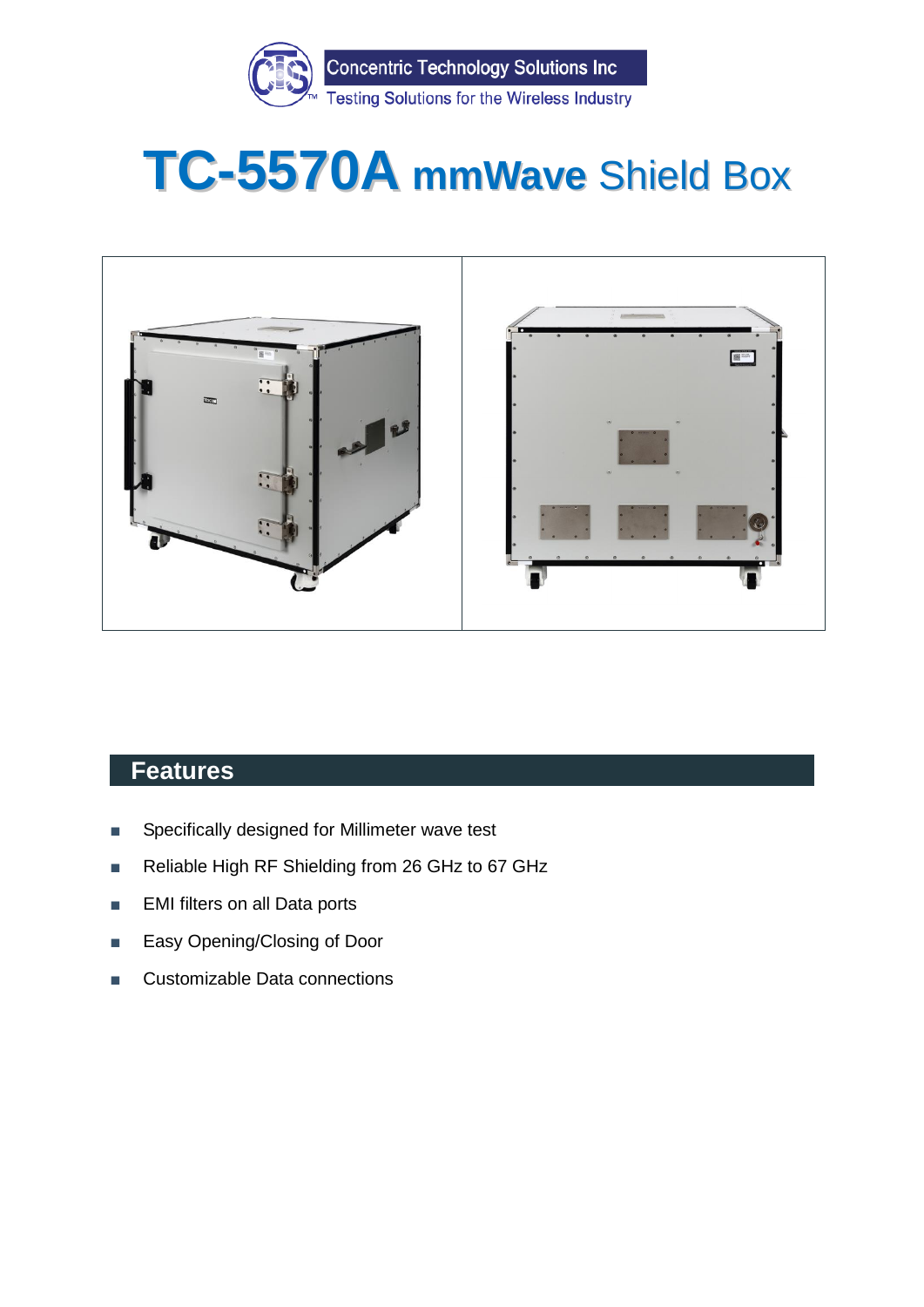

**Testing Solutions for the Wireless Industry** 

### **Specifications**

| <b>Mechanical Specification</b> |                                 |  |  |
|---------------------------------|---------------------------------|--|--|
| Dimension                       |                                 |  |  |
| Inside                          | $803(W)$ x 762(D) x 644(H) mm   |  |  |
| Outside                         | $914(W)$ x $946(D)$ x 856(H) mm |  |  |
| Door                            | 624(W) x 624(H) mm              |  |  |
| Weight                          | 75 kg                           |  |  |
| *Packing                        |                                 |  |  |
| <b>Size</b>                     | 1100 (W) x 1100(D) x 1080(H) mm |  |  |
| Weight                          | approx. 90 kg                   |  |  |

\*The size or weight of a package may vary on how to pack a package.

#### **Typical RF Shielding**

The shield effectiveness below is measured when the blank panel is mounted; other I/O interface panel results a different shielding effectiveness of the shield box.

| 26 to 40 GHz | > 60 dB  |
|--------------|----------|
| 40 to 50 GHz | $>60$ dB |
| 50 to 67 GHz | $>60$ dB |

## **Dimensions**

TC-5570A Outside size : 914(W) x 946(D) x 856(H) mm



Copyright © 2018 Tescom Co., Ltd. All right reserved. *#927Unitechvil142,Ilsan-ro,Ilsandong-gu,Goyang-si,Gyeonggi-do,Korea [10442] TEL: 82-31-920-6600* **FAX: 82-31-920-6607** *[support@tescom.co.kr](mailto:support@tescom.co.kr) http://www.tescom.co.kr*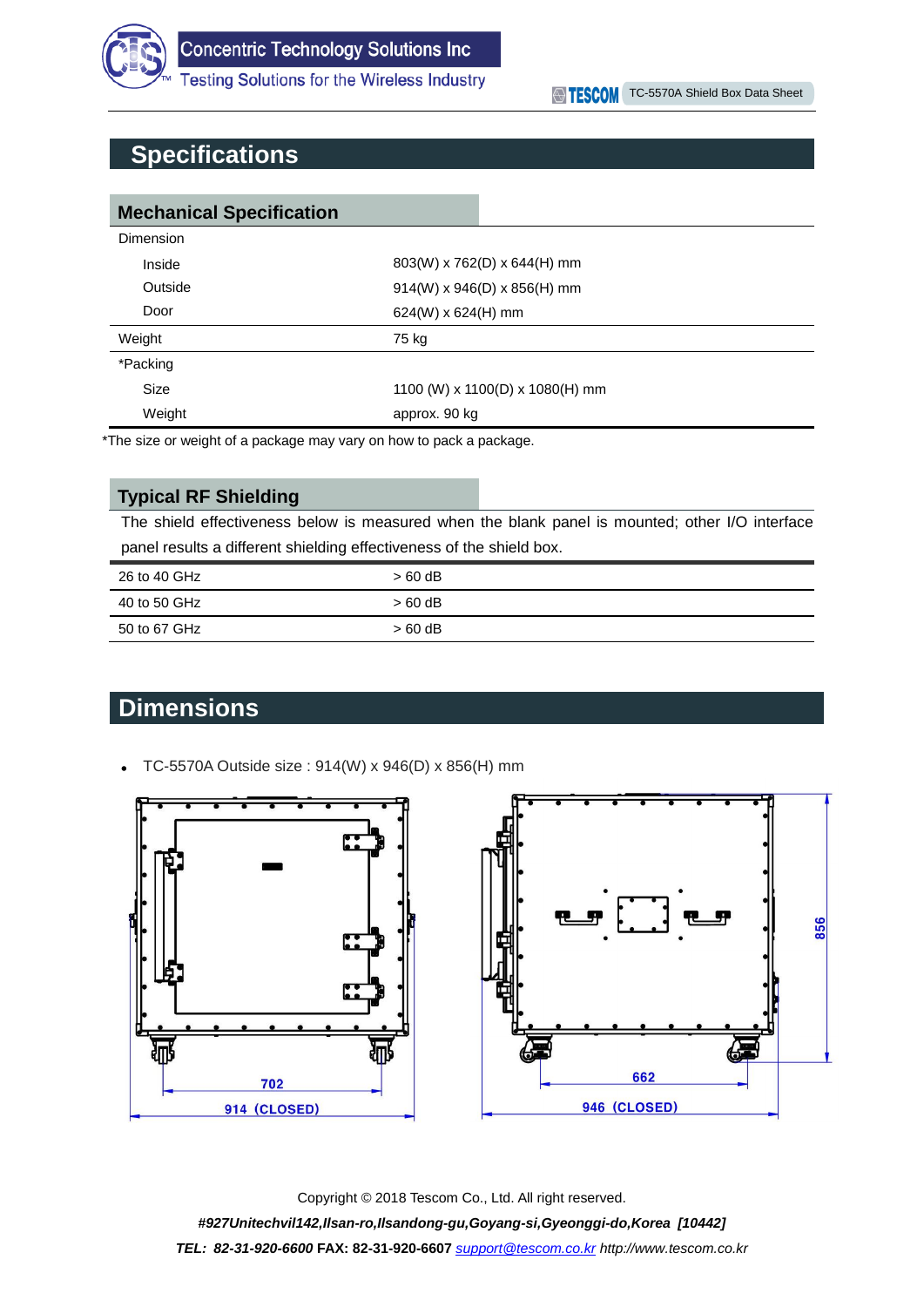





Copyright © 2018 Tescom Co., Ltd. All right reserved. *#927Unitechvil142,Ilsan-ro,Ilsandong-gu,Goyang-si,Gyeonggi-do,Korea [10442] TEL: 82-31-920-6600* **FAX: 82-31-920-6607** *[support@tescom.co.kr](mailto:support@tescom.co.kr) http://www.tescom.co.kr*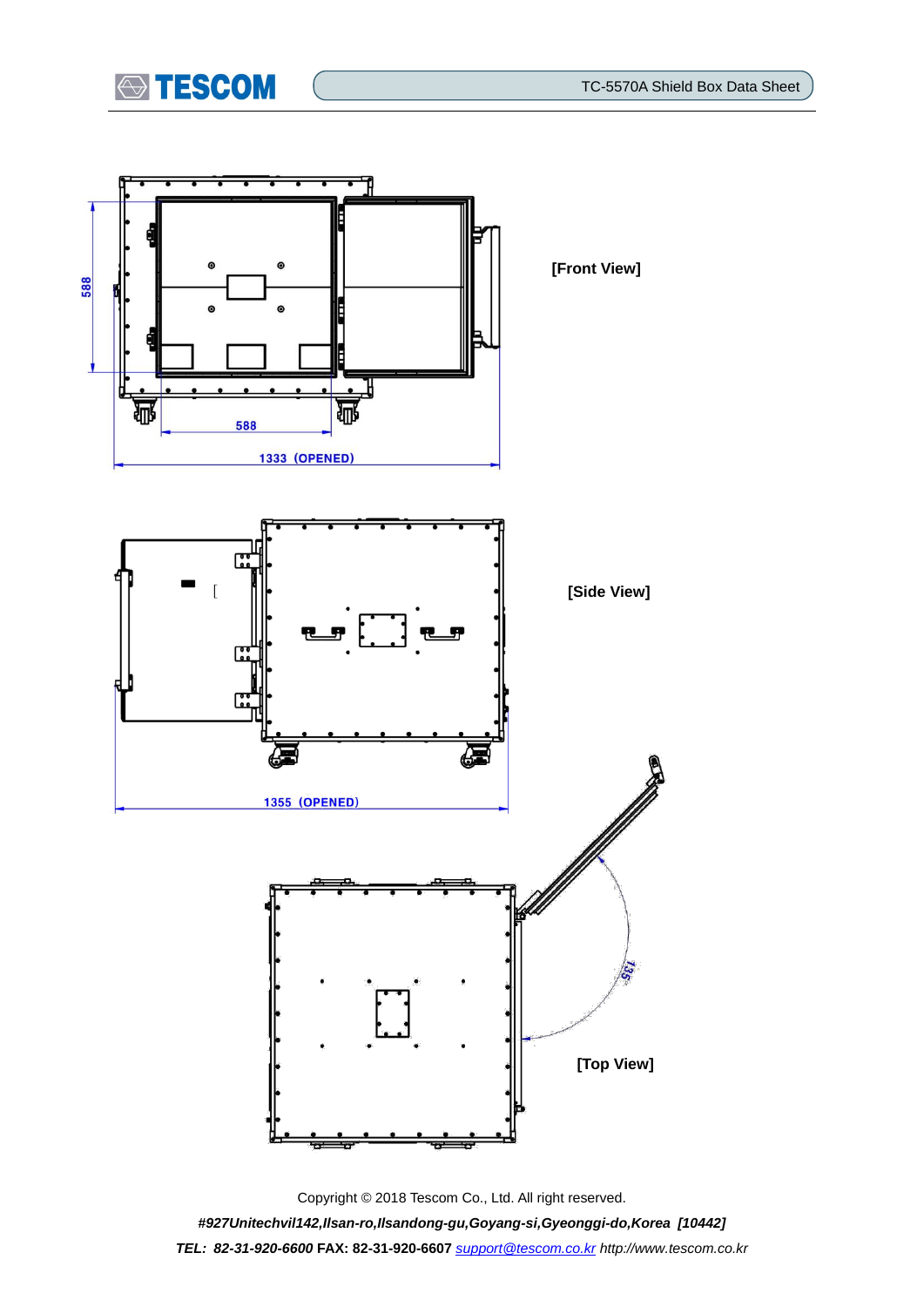803

360



TC-5570A Inside size : 803(W) x 762(D) x 644(H) mm





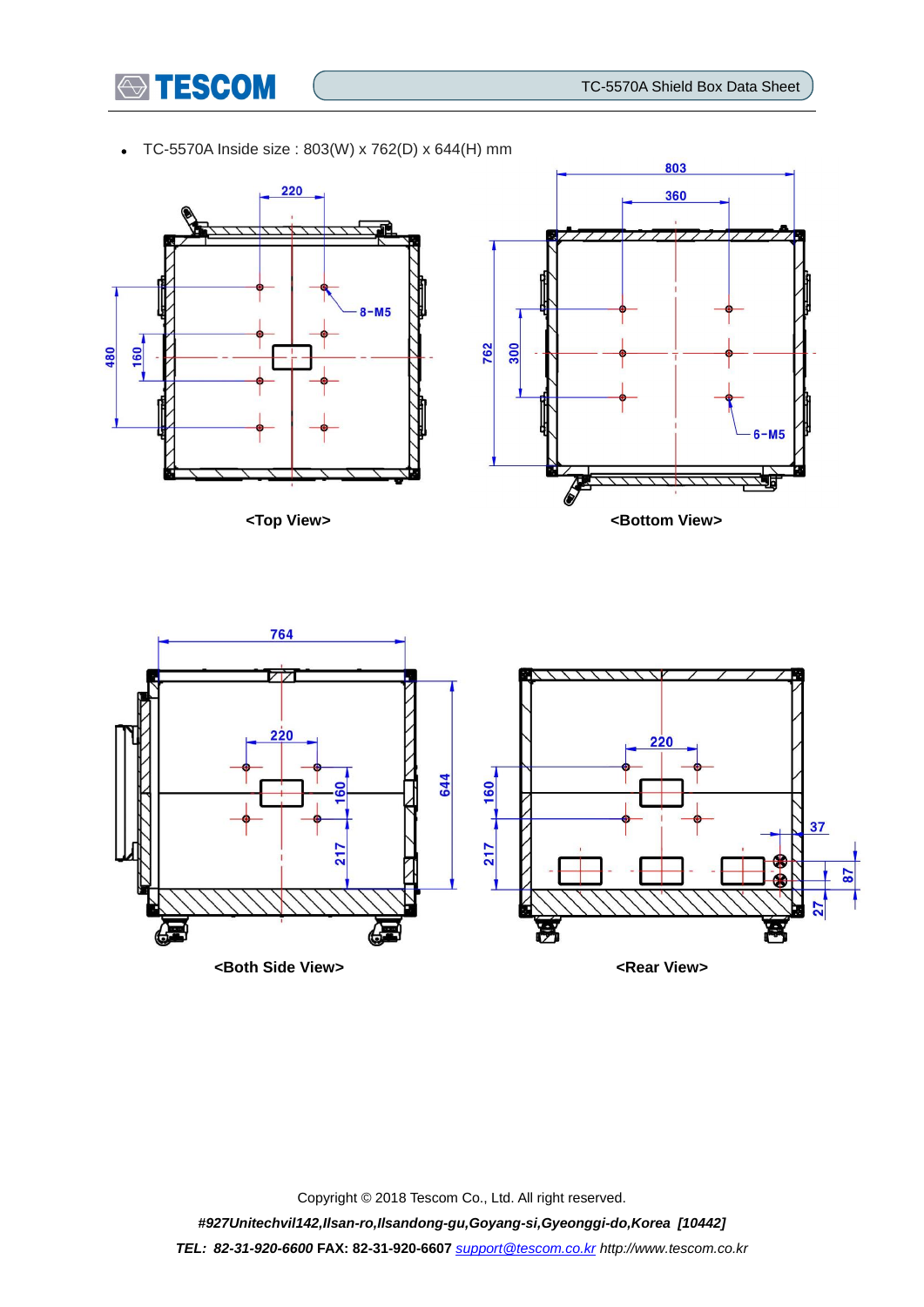

## **Ordering Information**

| <b>Order Number</b> | <b>Description</b>                        |  |
|---------------------|-------------------------------------------|--|
| TC-5570A            | Shield Box (including accessories bellow) |  |
|                     | <b>Test Report</b>                        |  |

### **Pre-Configured I/O Interface Panel**

| <b>I/O Interface Panel</b>  | <b>Order Number</b> | <b>Configuration</b>                                                                                         |
|-----------------------------|---------------------|--------------------------------------------------------------------------------------------------------------|
| <b>Data Interface Panel</b> | M5970D01A           | • Shielding Effectiveness:<br>> 60 dB from 26 to 67 GHz                                                      |
| <b>Data Interface Panel</b> | M5570A01A           | • WR-28 Horn Antenna &<br>2.92mm Female Waveguide<br>• Shielding Effectiveness:<br>> 60 dB from 26 to 67 GHz |
| <b>Data Interface Panel</b> | M5570A03A           | • WR-15 Horn Antenna &<br>1.85mm Female Waveguide<br>• Shielding Effectiveness:<br>> 60 dB from 26 to 67 GHz |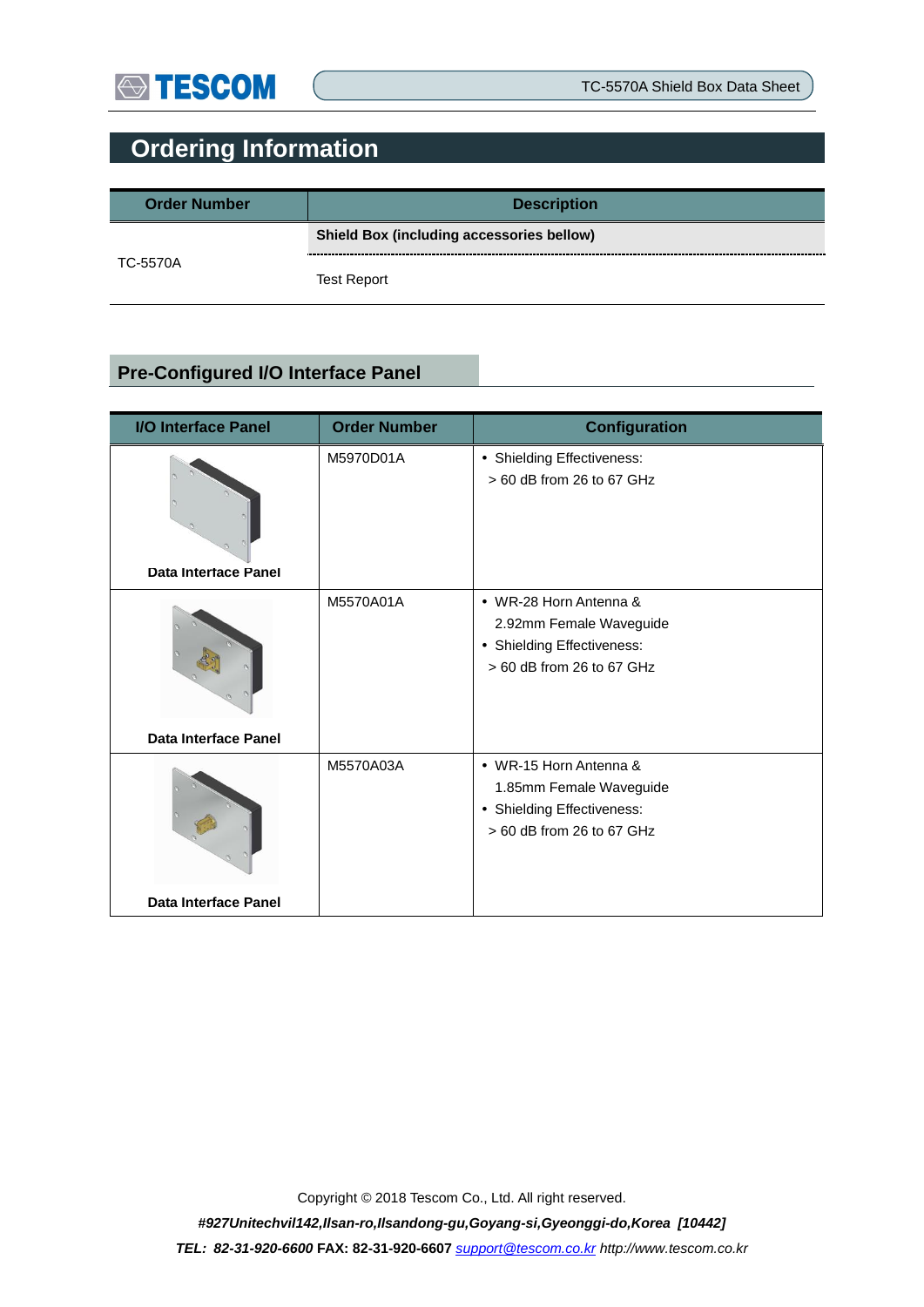

#### **I/O Interface**

 Customized I/O Interface panels are available. Please contact Tescom sales team or your local distributor.

| <b>I/O</b> Interface   | <b>Order</b><br><b>Number</b> | <b>Typical Data Rate</b><br>/ Line Voltage | <b>*Typical Shielding</b>                        |
|------------------------|-------------------------------|--------------------------------------------|--------------------------------------------------|
|                        |                               |                                            |                                                  |
|                        | 3409-0009-1                   | 3 Mbps / 100 VDC,                          | >70 dB from 0.5 to 2 GHz                         |
|                        |                               | 5 Amps max                                 | >80 dB from 2 to 3 GHz<br>>70 dB from 3 to 6 GHz |
| DB25, 1000pF pi Filter |                               |                                            |                                                  |
|                        | 3409-0014-1                   | 10 Mbps / 100 VDC,                         | >50 dB from 0.5 to 2 GHz                         |
|                        |                               | 5 Amps max                                 | >60 dB from 2 to 3 GHz                           |
| DB25, 100pF pi Filter  |                               |                                            | >60 dB from 3 to 6 GHz                           |
|                        | 3409-0008-1                   | 3 Mbps / 100 VDC,                          | >70 dB from 0.5 to 2 GHz                         |
|                        |                               | 5 Amps max                                 | >80 dB from 2 to 3 GHz                           |
| DB9, 1000pF pi Filter  |                               |                                            | >70 dB from 3 to 6 GHz                           |
|                        | 3409-0010-1                   | 10 Mbps / 100 VDC,                         | >70 dB from 0.5 to 2 GHz                         |
|                        |                               | 5 Amps max                                 | >80 dB from 2 to 3 GHz                           |
| DB9, 100pF pi Filter   |                               |                                            | >70 dB from 3 to 6 GHz                           |
|                        | 3409-0018A-3                  | 480 Mbps                                   | >60 dB from 0.5 to 2 GHz                         |
|                        |                               | / 5 V, 500 mA                              | >70 dB from 2 to 3 GHz                           |
| USB 2.0 Filter         |                               |                                            | >70 dB from 3 to 6 GHz                           |
|                        | 3409-0042A-1                  | 5000 Mbps/ 5V, 900 mA /                    | >70 dB from 0.5 to 2 GHz                         |
|                        |                               | Max Current: 1.5A                          | >70 dB from 2 to 3 GHz                           |
|                        |                               |                                            | >55 dB from 3 to 6 GHz                           |
| USB 3.0 Filter(Active) |                               |                                            |                                                  |
|                        | 3409-0022A                    | 250 Mbps                                   | >60 dB from 0.5 to 2 GHz                         |
|                        |                               |                                            | >70 dB from 2 to 3 GHz                           |
|                        |                               |                                            | >70 dB from 3 to 6 GHz                           |
| RJ-45 Filter           |                               |                                            |                                                  |
|                        | 3406-0004A                    | 50VDC,                                     | >70 dB from 0.5 to 2 GHz                         |
|                        |                               | 3 Amps max                                 | $>80$ dB from 2 to 3 GHz                         |
|                        |                               |                                            | >80 dB from 3 to 6 GHz                           |
| DC Power Adaptor       |                               |                                            |                                                  |
|                        | 3406-0005A                    | 50VDC,                                     | >70 dB from 0.5 to 2 GHz                         |
|                        | 3406-0006A                    | 10 Amps max                                | >80 dB from 2 to 3 GHz                           |
|                        |                               |                                            | >80 dB from 3 to 6 GHz                           |
| DC Power Adaptor,      |                               |                                            |                                                  |
| Banana Jack Type       |                               |                                            |                                                  |

Copyright © 2018 Tescom Co., Ltd. All right reserved.

*#927Unitechvil142,Ilsan-ro,Ilsandong-gu,Goyang-si,Gyeonggi-do,Korea [10442] TEL: 82-31-920-6600* **FAX: 82-31-920-6607** *[support@tescom.co.kr](mailto:support@tescom.co.kr) http://www.tescom.co.kr*